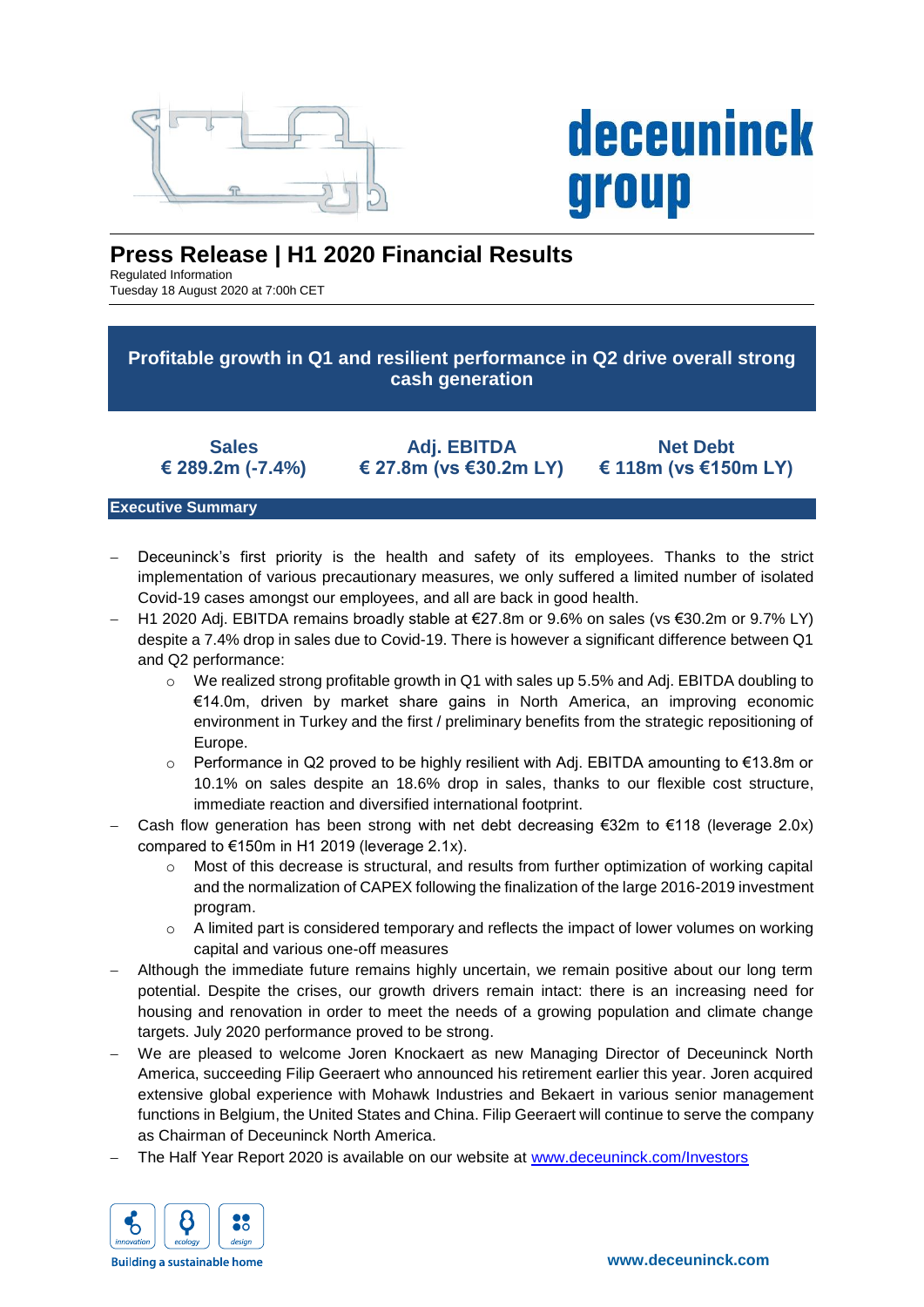# **Quote of the CEO, Francis Van Eeckhout**

*"Despite the significant impact of the Covid-19 pandemic, our performance remained highly resilient and allowed us to significantly reduce financial debt. This is explained by our flexible cost structure, our diversified geographical footprint, as well as by the agility and determination of our management teams worldwide. I would like to express my sincere respect towards all our employees who were confronted with these very challenging conditions and did what is necessary to weather the storm. Our long term growth drivers remain intact and the execution of our strategic projects is on track so I am confident that we will resume profitable growth as we emerge from this global crisis."*

#### **Figure 1 : Summary of consolidated Income Statement**

| (in $\epsilon$ million) | <b>June 2019</b><br><b>Unaudited</b> | <b>June 2020</b><br><b>Unaudited</b> | % yoy  |
|-------------------------|--------------------------------------|--------------------------------------|--------|
| <b>Sales</b>            | 312.5                                | 289.2                                | 7.4%   |
| Gross profit            | 92.8                                 | 88.9                                 |        |
| Gross-margin (%)        | 29.7%                                | 30.7%                                |        |
| EBITDA                  | 29.4                                 | 26.4                                 |        |
| Adj. EBITDA             | 30.2                                 | 27.8                                 | 7.8%   |
| Adj. EBITDA-margin (%)  | 9.7%                                 | 9.6%                                 |        |
| <b>EBIT</b>             | 9.3                                  |                                      |        |
| <b>Financial result</b> | (11.1)                               | (9.3)                                | 15.5%  |
| <b>EBT</b>              | (1.8)                                | (3.5)                                | 95.9%  |
| Income taxes            | 0.6                                  | 0.0                                  | (95.3% |
| Net profit / (loss)     | (1.2)                                | (3.4)                                | 182.3% |

# **Figure 2: Summary of consolidated Balance Sheet**

| (in $\epsilon$ million) | <b>June 2019</b><br><b>Unaudited</b> | <b>June 2020</b><br><b>Unaudited</b> | % yoy  |
|-------------------------|--------------------------------------|--------------------------------------|--------|
| tal assets              | 605.6                                | 607 O                                | 12%    |
| Eauitv                  | 248.0                                | 219.6                                | 11.4%  |
| Net debt                | 150.2                                | 118.4                                | 21.1%. |
| Capital expenditure     | 16.0                                 | 8.9                                  |        |
| Working capital         | 105.5                                | 88.8                                 |        |

## **Figure 3: Sales evolution by region**

| (in $\epsilon$ million) | H <sub>1</sub> 2019 | Chg. Q1 (%) | Chg. Q2 (%) | H <sub>1</sub> 2020 | Chg. H1 (%) |
|-------------------------|---------------------|-------------|-------------|---------------------|-------------|
| Europe <sup>*</sup>     | 173.1               | $(4.1\%)$   | (24.6%)     | 147.0               | (15.1%)     |
| Turkev & EM*            | 75.3                | 5.4%        | (22.6%)     | 68.4                | (9.2%)      |
| North America           | 64.2                | 32.8%       | $1.2\%$     | 73.9                | 15.1%       |
| Total                   | 312.5               | 5.5%        | (18.6%)     | 289.2               | 7.4%)       |

\* From 01.01.2020, Romania is reported as part of Europe instead of part of the Emerging Markets. In order to have comparable data in the table above, H1 2019 sales in Romania have been reallocated from Turkey & EM to Europe.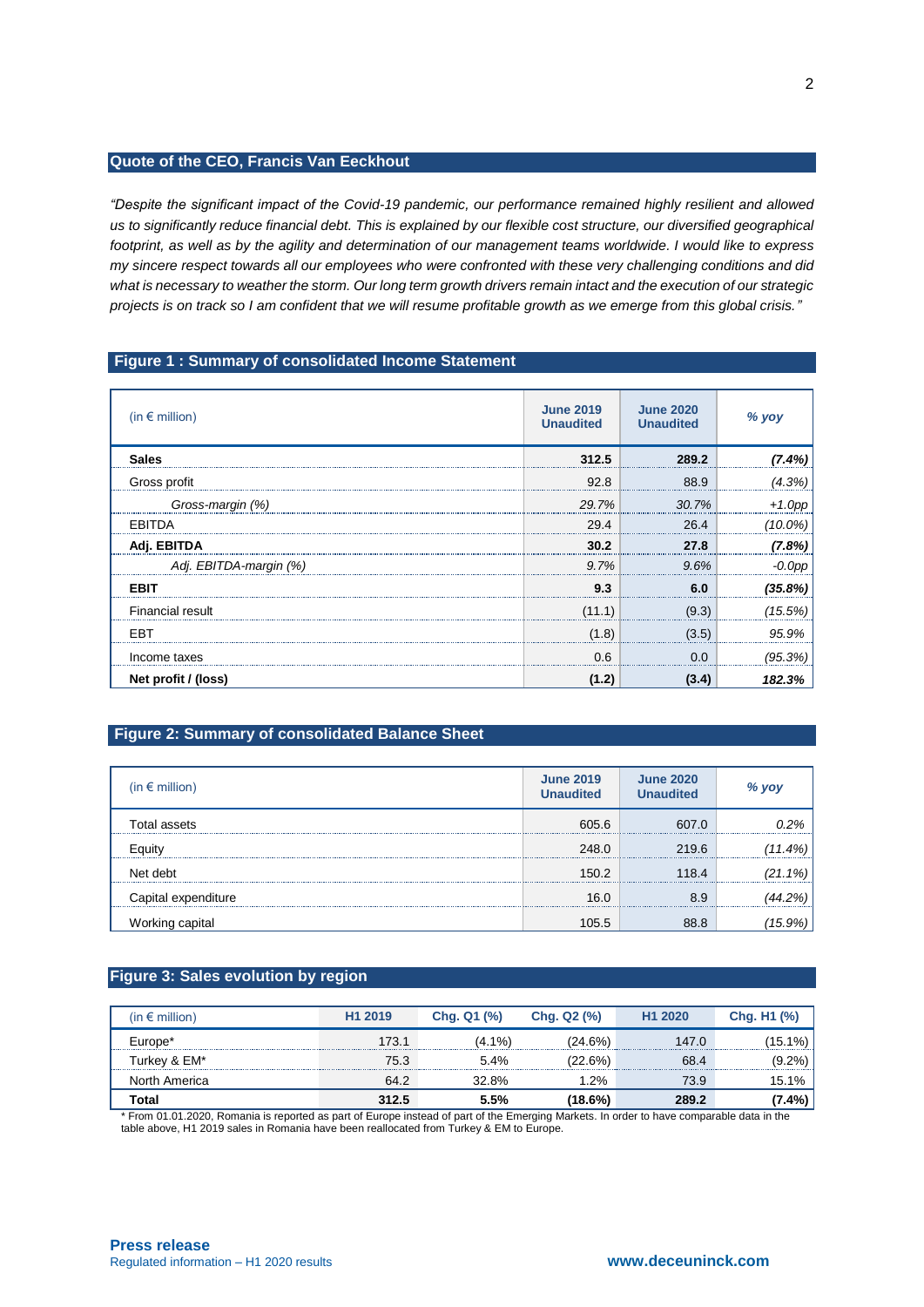#### **Management comments**

#### **Sales**

Consolidated H1 2020 sales decreased by 7.4% to € 289.2m, compared to € 312.5m in H1 2019. After an increase by 5.5% in Q1, sales decreased by 18.6% in Q2 due to the various measures governments had to take to mitigate the spread of the virus.

Sales evolution in Q2 has shown a similar pattern in all regions whereby the April sales were impacted significantly by Covid-19, followed by a relatively quick recovery as of June.

**Europe** is the region that has been hit first by Covid-19. From early March various construction sites, mainly in Western Europe, were forced to stop, which had an immediate impact on our business despite a well-filled order book. From mid-April onwards our customers could gradually resume operations to reach normal activity levels again in June. Overall, sales in Europe decreased by 15.1% to € 147.0m (H1 2019: € 173.1m).

Despite the impact of Covid-19, sales in **North America** increased in H1 2020 by 15.1% to € 73.9m (H1 2019: € 64.2m) thanks to the acquisition of new large customers which compensates for the negative impact of Covid-19. Continued low mortgage rates and a growing population further supported the housing market, despite high unemployment data released in recent months.

Sales in **Turkey & Emerging Markets** decreased by 9.2% to € 68.4m (H1 2019: € 75.3m). Q1 2020 sales rose by 5.4% versus Q1 2019 thanks to an improving economic environment (lower interest rates and inflation) in Turkey, however this is entirely offset by the impact of Covid-19 in Q2.

#### **Income statement**

H1 2020 **Adjusted EBITDA** remains broadly stable at €27.8m or 9.6% on sales (vs 30.2m or 9.7% LY) despite a 7.4% drop in sales due to Covid-19. There is however a significant difference between Q1 and Q2 performance. We realized strong profitable growth in Q1 with sales up 5.5% and Adj. EBITDA nearly doubling to €14.0m, driven by market share gains in North America, an improving economic environment in Turkey and the first / preliminary benefits from the strategic repositioning of Europe. Performance in Q2 proved to be highly resilient with Adj. EBITDA amounting to €13.8m or 10.1% on sales despite an 18.6% drop in sales, thanks to our flexible cost structure, immediate reaction and diversified international footprint.

**Depreciations** in H1 2020 slightly increased to € 20.5m (H1 2019: € 20.1m).

**Non-recurring costs** amount to € 1.4m and mainly include one off restructuring expenses in North America and platform migration expenses in Europe.

As a consequence of the above the **Operating Result (EBIT)** decreased to € 6.0m (H1 2019: € 9.3m).

The **Financial result** improved from  $\epsilon$  (11.1)m in H1 2019 to  $\epsilon$  (9.3)m in H1 2020 as a result of normalizing interest rates in Turkey.

**Net loss** increased from a loss of € 1.2m in H1 2019 to a loss of € 3.4m in H1 2020, representing a loss per share of € 0.03 (H1 2019: loss of € 0.01).

#### **Cash Flow and Balance sheet**

Cash flow generation has been strong with net debt decreasing €32m to €118 (leverage 2.0x) compared to €150m in H1 2019 (leverage 2.1x).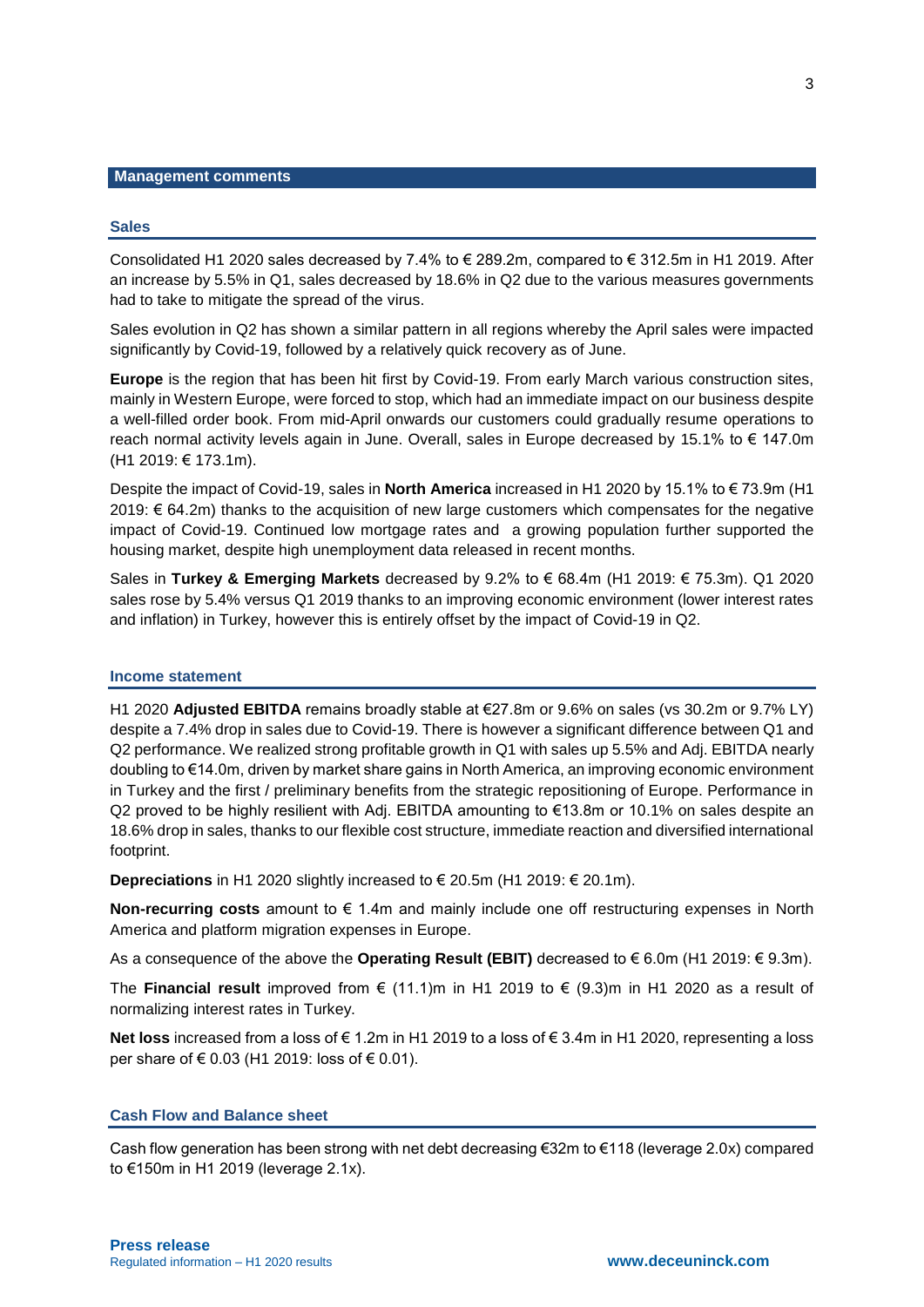Most of this decrease is structural, and results from further optimization of working capital and the normalization of CAPEX following the finalization of the large 2016-2019 investment program. A limited part is considered temporary and reflects the impact of lower volumes on working capital and various one-off measures.

## **Strategic projects**

Despite the temporary shutdown of plants across the world and homeworking for virtually all white collars, the implementation of our most important strategic projects has continued throughout Q2.

#### **Outlook**

Although the immediate future remains highly uncertain, we remain positive about our long term potential. Despite the crises our growth drivers remain intact: there is an increasing need for housing and renovation in order to meet the needs of a growing population and climate change targets.

July performance proved to be strong.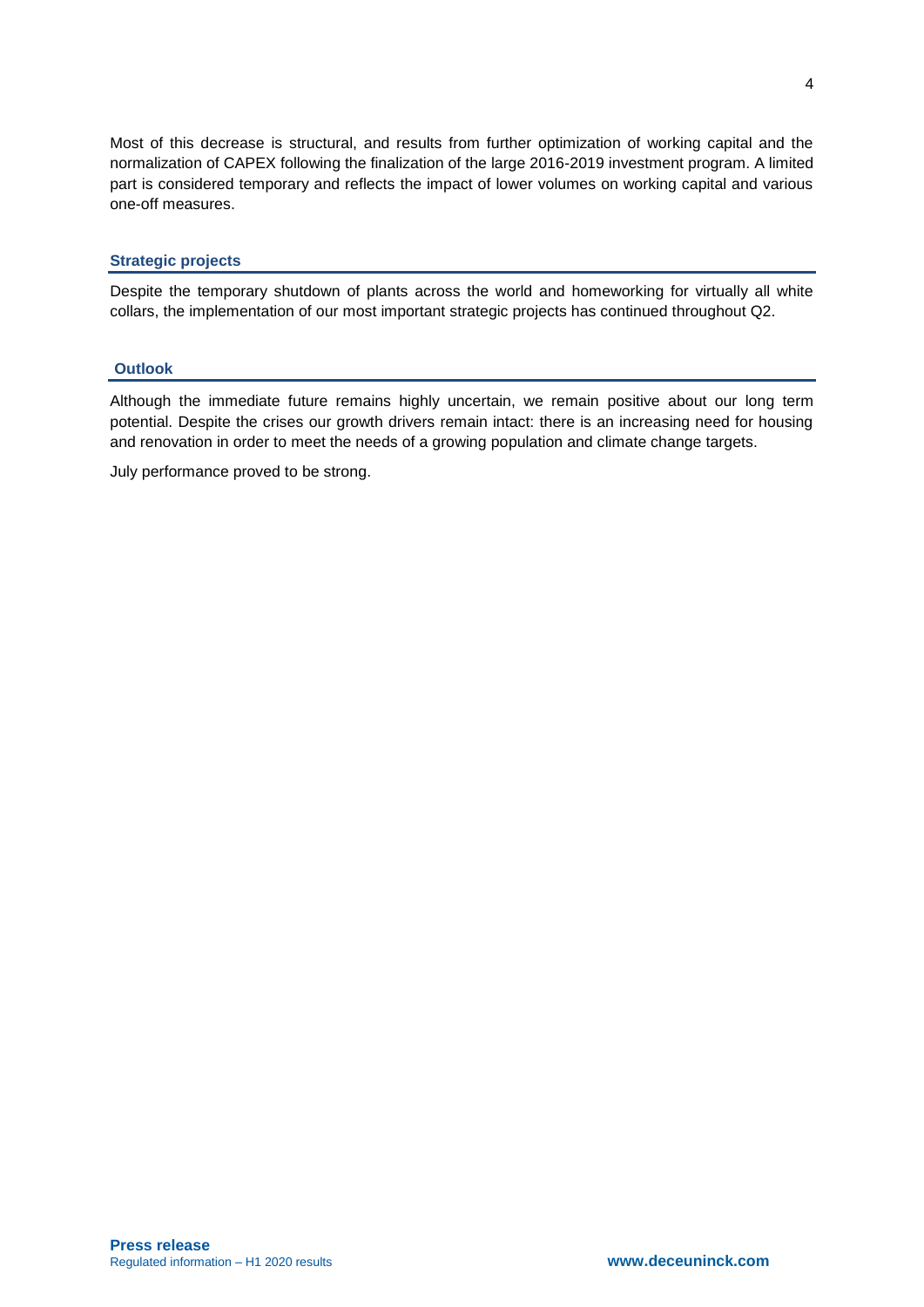#### **Annex 1: Consolidated Income Statement**

| (in $\epsilon$ million)                    | H1 2019 | H1 2020 |
|--------------------------------------------|---------|---------|
| <b>Sales</b>                               | 312.5   |         |
| Cost of goods sold                         | (219.7) |         |
| <b>Gross profit</b>                        | 92.8    |         |
| Marketing, sales and distribution expenses | (56.3)  |         |
| Research and development expenses          | (3.9)   |         |
| Administrative and general expenses        | (23.4)  |         |
| Other net operating result                 |         |         |
| <b>Operating profit (EBIT)</b>             | 93      |         |
| Financial result                           |         |         |
| Profit / (loss) before taxes (EBT)         | (1.8)   |         |
| Income taxes                               | 0.6     |         |
| Net profit / (loss)                        |         |         |
|                                            |         |         |

| . profit<br>′ (loss) is attributable to: (in € ⊦<br>The net<br>million |      |       |
|------------------------------------------------------------------------|------|-------|
| Shareholders of the parent company                                     | . ت. | I J.O |
| Non-controlling interests                                              | U.   | U.    |

| ⊟the shareholders of the د<br>parent<br>$^{\prime}$ (in $\epsilon$ ):<br>Earnings per share distributable to $\alpha$ | ົ 2016 |       |
|-----------------------------------------------------------------------------------------------------------------------|--------|-------|
| Normal earnings per share                                                                                             | U.U    | U.UJ  |
| Diluted earnings per share                                                                                            | U.U    | ,0.03 |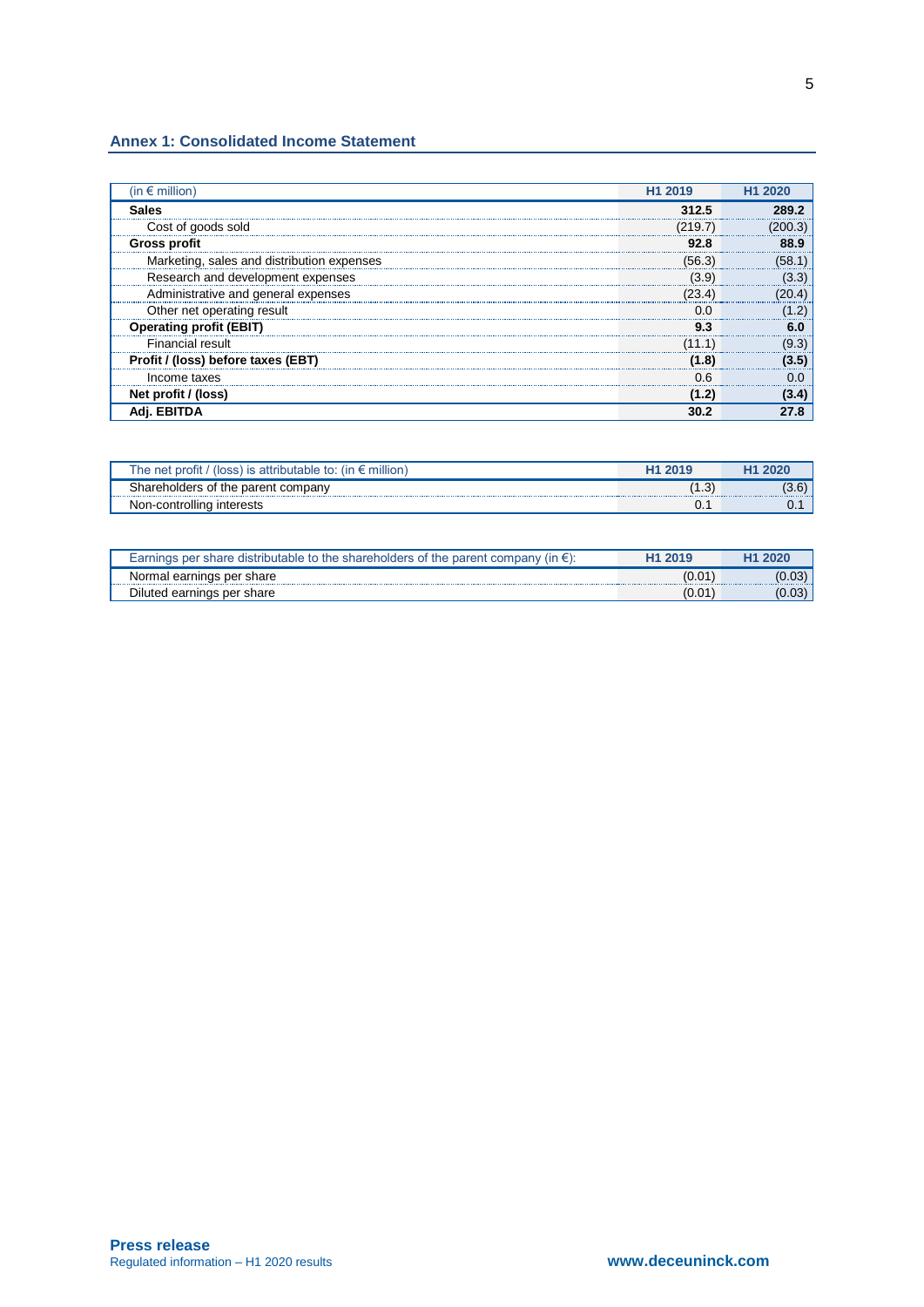# **Annex 2: Consolidated statement of financial position**

| (in $\epsilon$ million)       | 31 December<br><b>Audited</b> | 30 June<br><b>Unaudited</b> |
|-------------------------------|-------------------------------|-----------------------------|
| <b>Assets</b>                 |                               |                             |
| Intangible fixed assets       | 3.7                           |                             |
| Goodwill                      | 10.6                          |                             |
| Tangible fixed assets         | 299.2                         |                             |
| <b>Financial fixed assets</b> | 0.0                           | 0.01                        |
| Investment in a joint venture | 2.9                           |                             |
| Deferred tax assets           | 4.5                           | 5.6                         |
| Long-term receivables         | 0.9                           |                             |
| <b>Non-current assets</b>     | 321.8                         |                             |
| Inventories                   | 109.1                         |                             |
| Trade receivables             | 78.1                          |                             |
| Other receivables             | 12.0                          |                             |
| Cash and cash equivalents     | 52.8                          |                             |
| Fixed assets held for sale    | 1.6                           |                             |
| <b>Current assets</b>         | 253.6                         |                             |
| <b>Total assets</b>           | 575.4                         | 607.0                       |

| <b>Equity and liabilities</b>                      |         |              |
|----------------------------------------------------|---------|--------------|
| Issued capital                                     | 53.9    | 53.9         |
| Share premiums                                     | 88.3    | 88.3         |
| Consolidated reserves                              | 200.4   | 197.3        |
| Actuarial gains / losses                           | (7.6)   | (6.9)        |
| Treasury shares                                    | (0.1)   | <u>(0.1)</u> |
| Treasury shares held in subsidiaries               | (0.5)   | (0.0)        |
| Currency translation adjustments                   | (103.8) | (115.2)      |
| Equity excluding non-controlling interest          | 230.7   | 217.3        |
| Non-controlling interest                           | 2.4     | 2.3          |
| <b>Equity including non-controlling interest</b>   | 233.1   | 219.6        |
| Interest-bearing loans including lease liabilities | 140.5   | 143.4        |
| Other long term liabilities                        | 0.1     | 0.1          |
| Long-term provisions                               | 27.3    | 26.5         |
| Deferred tax liabilities                           | 0.7     | 0.9          |
| <b>Non-current liabilities</b>                     | 168.6   | 170.9        |
| Interest-bearing loans including lease liabilities | 52.4    | 89.7         |
| Trade payables                                     | 92.7    | 90.2         |
| <b>Tax liabilities</b>                             | 3.7     | 8.8          |
| Employee related liabilities                       | 12.0    | 15.1         |
| Short-term provisions                              | 8.3     | 5.6          |
| Other liabilities                                  | 4.7     | 7.1          |
| <b>Current liabilities</b>                         | 173.7   | 216.5        |
| <b>Total equity and liabilities</b>                | 575.4   | 607.0        |
| <b>Total net debt</b>                              | 140.2   | 118.4        |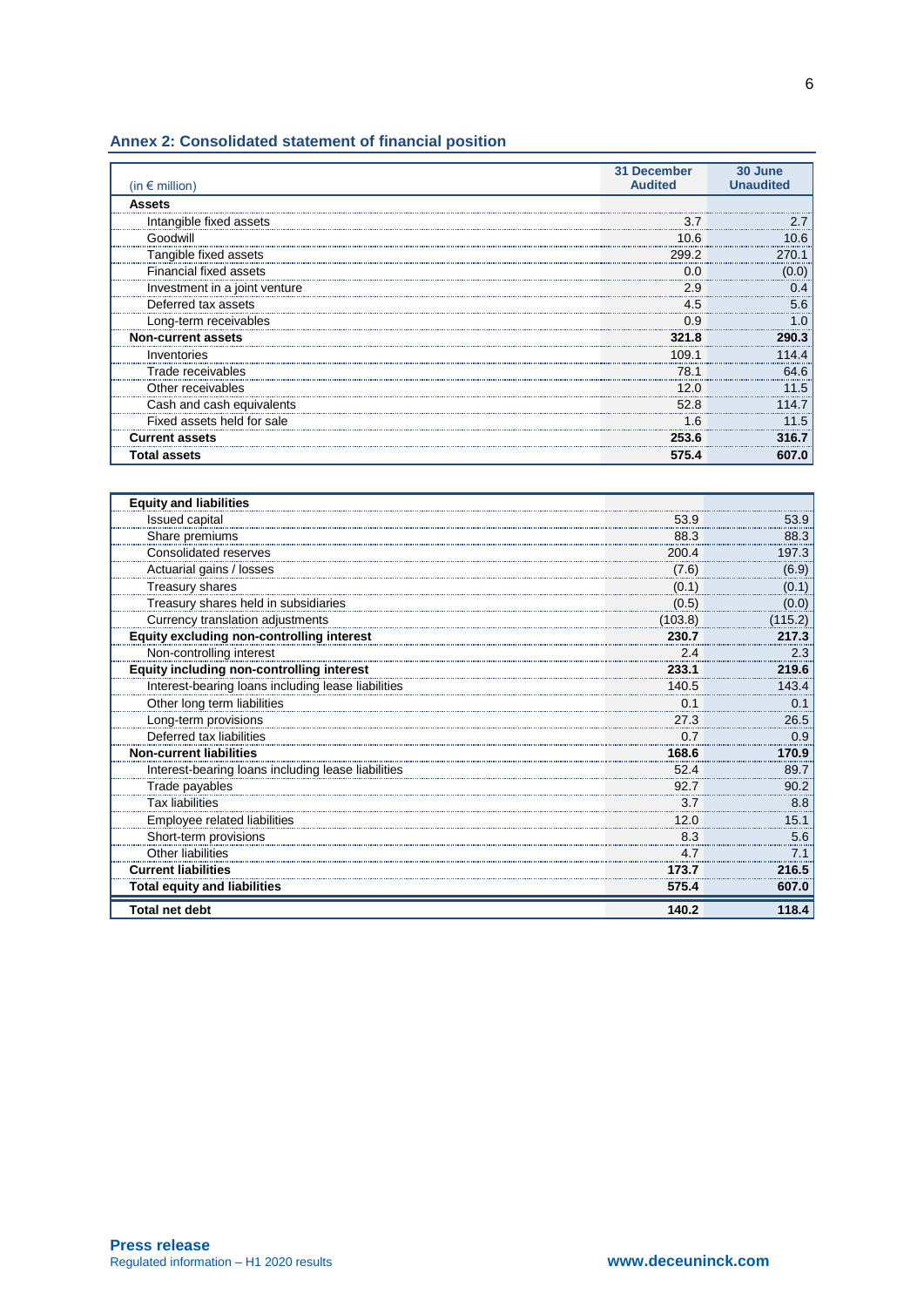#### **Annex 3: Consolidated statement of Cash Flows**

| For the 6 month period ended per 30 June<br>(in $\epsilon$ million)         | <b>2019 Unaudited</b> | <b>2020 Unaudited</b> |
|-----------------------------------------------------------------------------|-----------------------|-----------------------|
| Profit $(+)$ / loss $(-)$                                                   | (1.2)                 | (3.4)                 |
| Depreciations & Impairment                                                  | 20.1                  | 20.5                  |
| Net financial charges                                                       | 11.1                  | 9.4                   |
| Income taxes                                                                | (0.6)                 | (0.0)                 |
| Inventory write-off $(+ = \cos t / - = \text{inc})$                         | 0.4                   | 3.1                   |
| Trade AR write-off $(+ = \text{cost}/ - = \text{inc})$                      | 0.1                   | 5.4                   |
| Long term provisions $(+ = \text{cost}/ - = \text{inc})$                    | 0.4                   | (1.8)                 |
| Gain / Loss on disposal of (in)tang. FA $(+ = \text{cost}/ - = \text{inc})$ | (0.1)                 | (0.1)                 |
| Fair value adjustments equity accounted investees                           | (0.1)                 | 2.6                   |
| <b>GROSS OPERATING CASH FLOW</b>                                            | 30.0                  | 35.7                  |
| Decr / (incr) in inventories                                                | (8.2)                 | (13.3)                |
| Decr / (incr) in trade AR                                                   | 5.1                   | 3.0                   |
| Incr / (decr) in trade AP                                                   | (6.2)                 | 1.3                   |
| Decr / (incr) in other operating assets/liabilities                         | 5.7                   | 8.7                   |
| Income taxes paid (-) / received (+)                                        | (2.6)                 | 0.1                   |
| <b>CASH FLOW FROM OPERATING ACTIVITIES</b>                                  | 23.8                  | 35.6                  |
| Purchases of (in)tangible FA (-)                                            | (16.0)                | (8.9)                 |
| Proceeds from sale of (in)tangible FA (+)                                   | 0.3                   | 1.7                   |
| <b>CASH FLOW FROM INVESTMENT ACTIVITIES</b>                                 | (15.8)                | (7.2)                 |
| Capital incr (+) / decr (-)                                                 | 0.5                   | 0.5                   |
| Dividends paid (-) / received (+)                                           | (4.1)                 | (0.1)                 |
| Interest received (+)*                                                      | 3.2                   | 1.0                   |
| Interest paid (-)                                                           | (5.1)                 | (3.0)                 |
| Net financial result, excl interest                                         | (17.6)                | 1.0                   |
| New (+) / repayments (-) of long-term debts                                 | (10.0)                | (1.9)                 |
| New (+) / repayments (-) of short-term debts                                | 8.8                   | 40.7                  |
| <b>CASH FLOW FROM FINANCING ACTIVITIES</b>                                  | (24.2)                | 38.1                  |
| Net increase / (decrease) in cash and cash equivalents                      | (16.1)                | 66.5                  |
| Cash and cash equivalents as per beginning of period                        | 65.8                  | 52.8                  |
| Net increase / (decrease) in cash and cash equivalents                      | (16.1)                | 66.5                  |
| Impact of exchange rate fluctuations                                        | (4.1)                 | (4.6)                 |
| Cash and cash equivalents as per end of period                              | 45.6                  | 114.7                 |

\* H1 2019 cash flow has been restated to reflect the amended classification of Interest received as Cash Flow from Financing Activities instead of Cash Flow from Operating Activities from 01.01.2020.